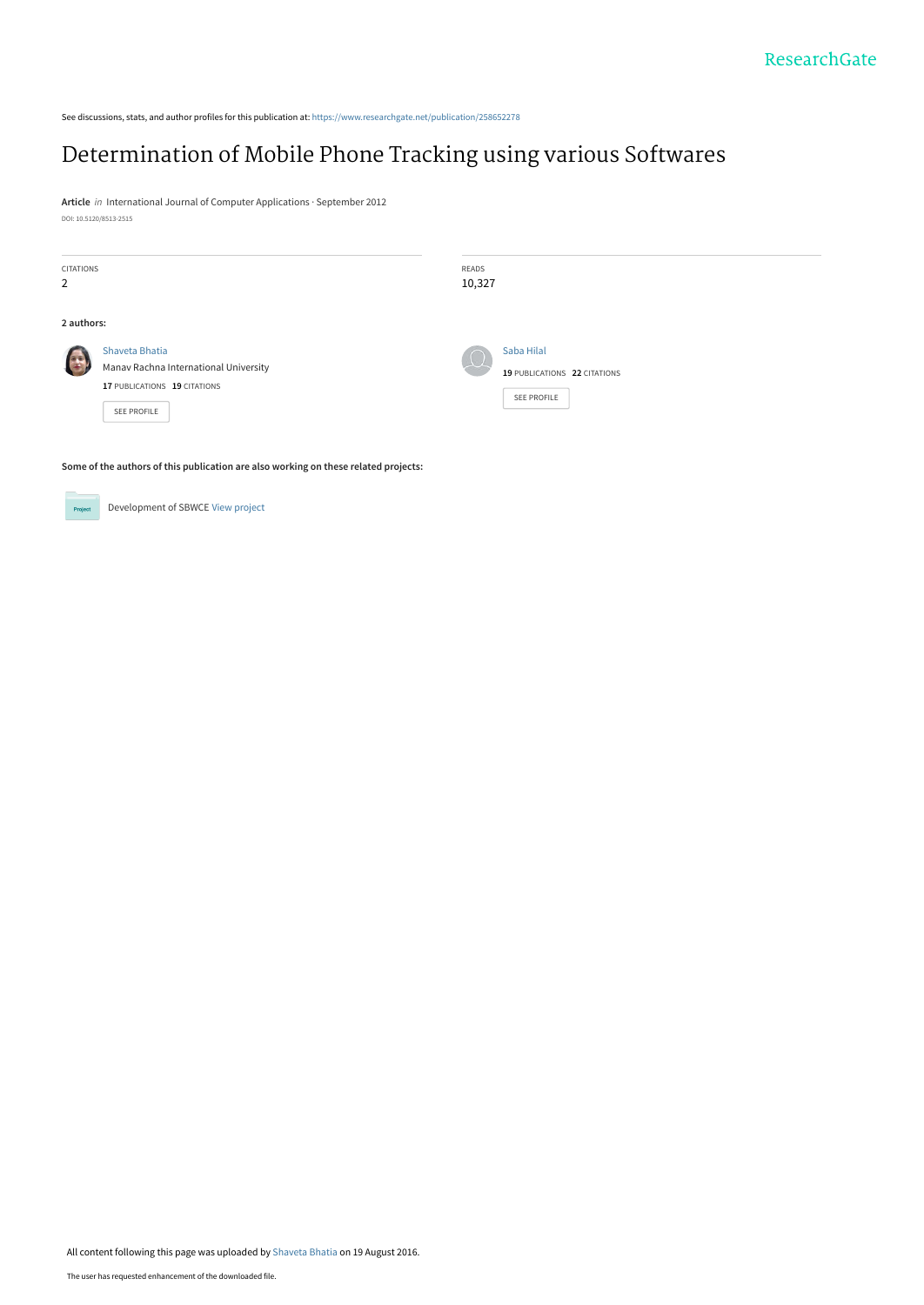# **Determination of Mobile Phone Tracking using Various Softwares**

Shaveta Bhatia Assistant Professor Manav Rachna International University, Faridabad

# **ABSTRACT**

One of the important features of Communication System is to find the Location of a Person. Finding the location of Person is either through Internet or through Mobile Devices. Most of the valuable location-based services are enabled by this feature of Location Tracking. There are various Location technologies which can be used and implemented by telecommunication managers and engineers. The technologies are GPS, GPRS, and WiFi with android operating Systems. Location can also be searched without GPS through Internet. The paper briefly discussed GSM network and cellular data networks from point of view of IP Clients, used for finding location of mobile phone. Further, a paper determined the location through IPaddress, through mobile Number, through SMS, through facebook and also through google latitude. Finally the study compares the result that leads to conclusions and key issues for further research.

### **Keywords**

SMSTracker, GPS, Google Latitude, GSM, Facebook.

# **1. INTRODUCTION**

In today's environment, a mobile has become one of the important necessities. If a person wants to search his family member or a child or if a person who loses his mobile wants to track it, or a Person wants to know who is disturbing him by giving missed calls or irrelevant SMS, a person becomes handicapped if he is unable to get in touch with the contacts. With the help of GSM technology, it is possible to trace and find the Location of person with the help of 2G and 3G mobile phones which the other person is using. There are many applications on the internet through which one can detect the location of user. These applications include survillence, detection of fraud, help in business marketing etc. There are two types of addresses that are assigned to user i.e. public IP addresses and private IP addresses for data distribution and performance tuning of a System [5]. One can also find the Location of user through IP address for immediate or any specific service. A few data services such as Maxmind [4] are provide that maintains the tables including IP addresses with the locations that matches. The important requirement of general user is to get the Location of his family member. This can be done through sending and receiving SMS.The Paper describes the general architecture of GSM and an IP cellular Network to determine the location of user. In further Sections, a paper will determine various methods of Location Tracking and compare their results.

# **2. RELATED WORK**

The authors in [1] proposed and implemented an intelligent train tracking and management system to improve the existing railway transport service. The provided System is a

 Saba Hilal, PhD. Professor School of Computer Sciences Lingayas University,Faridabad

combination of mobile computing, Global System for Mobile Communication (GSM), Global Positioning System (GPS), Geographical Information System (GIS) technologies and software. The location of Train with Maximum accuracy is done through inbuilt GPS System and this result is send to the Central System through GSM .The information about the train location helps the train Controller to take right decisions regarding the further proceeding of Train. The data is processed and provided through maps. Location information through this system helps to facilitate accurate scheduling with regard to train arrival and departure on each station.

The Researchers in [2] proposed and developed a system where the complaints of the drivers on the roads are easily accessible .The system is implemented with the help of GSM.This System is convenient channel for drivers to send complaints regarding public infrastructure so that better services are provided to the public. The implementation of procedure for road maintenance is done with the combination of GPS and GSM technologies.

The authors in [11] proposed and implemented NNSS algorithm which is based on recording and processing real time signal strength information available at multiple base stations positioned to provide overlapping coverage in the area of interest. This algorithm provides calculates the accuracy of user location. With the help of signal strength gathered by various users coordinates. this algorithm is successful for outdoors not for indoors.

A Researcher in [12] discussed the implementation of simple and cost effective system that help users to track College friends and colleagues within campus environment. This system locates the college friends using Bluetooth and WIFI connectivity on mobile phones. A mobile phone is loaded with software that communicates with the Server. This work is implemented through GSM. The server gives the current location of moving users.

The authors in [13] proposed an integrated GPS-GSM system used to Track vehicles using Google Earth Application. The main goal of the system is Automobile Trajectory used to assist corporations with large number of automobiles and several usage purposes. To provide location and time information in a system, Global positioning system is used as space based global navigation satellite system [7]. The performance of this integrated system is calculated with the help of map matching techniques used for automobiles localization. The system shows proper travel routes from the beginning of Journey.

# **3. GLOBAL SYSTEM FOR MOBILE COMMUNICATION**

Kuboye[16] defined Global system for mobile communications (GSM) as a digital cellular network which handles more users than the analog cellular network. This communication help mobile operators to get the details of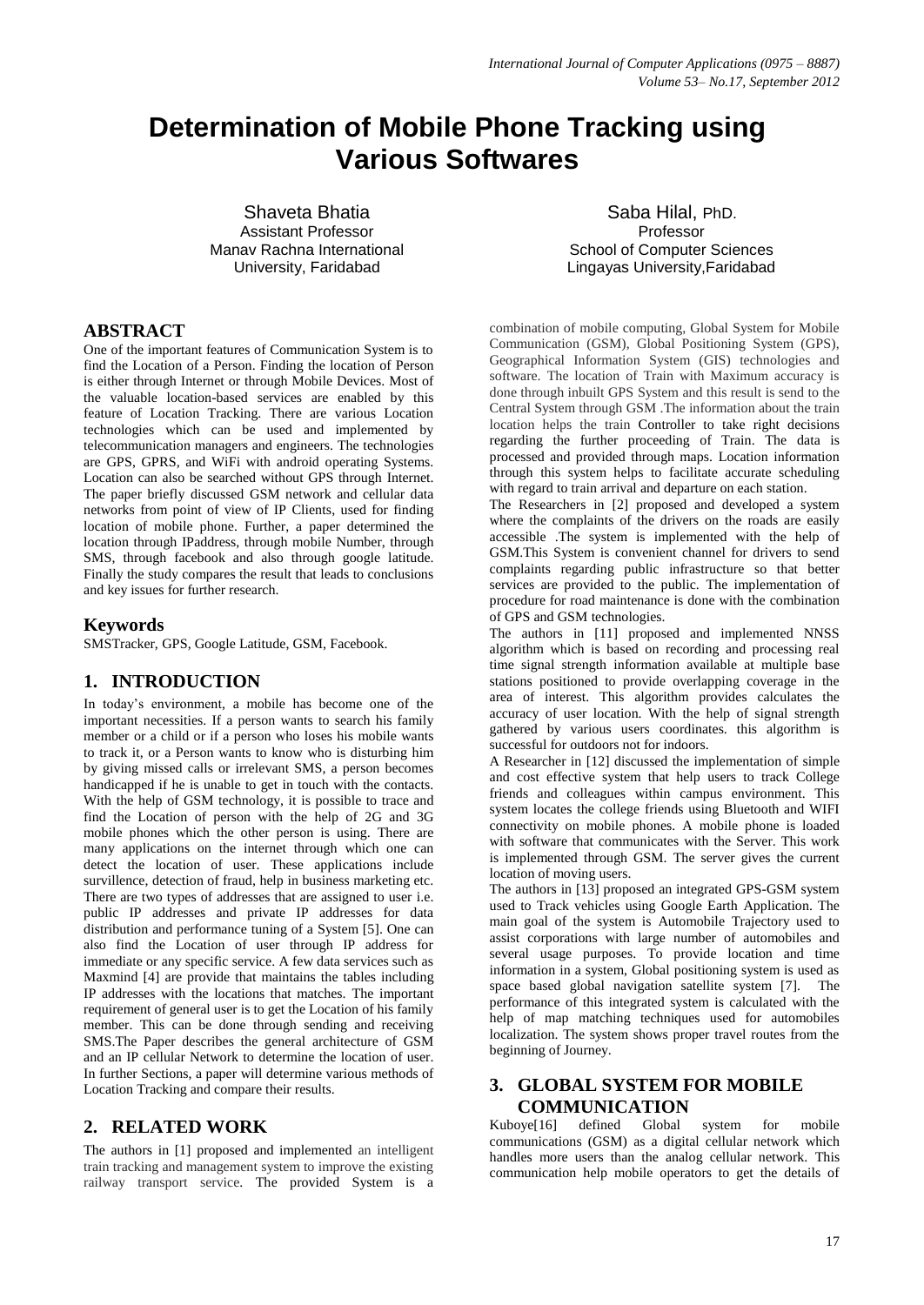mobile user when he or she moved into the roaming area i.e goes out of coverage area of tower. The data transmission speed of GSM is 40 Kbps.The various data services like bhartiya mobiles and Mobiletrace, all uses the GSM to locate the mobile User. Peter Rysavy research [17] said "The wide acceptance of GSM is due to its features such as quality,

capacity, covience, reduction in traffic and roaming". Figure 1 describes the architecture of GSM with the functioning of various components.



**Fig 1: Architecture of Global System for Mobile Communication**

### **3.1 Base Station Subsystem**

The base station subsystem (BSS) is defined as "the section of a traditional cellular telephone network which is responsible for handling traffic and signaling between mobile phone and network switching subsystem [3]". BSS consist of two parts: Base Transceiver station (BTS) and Base Station controller (BSC) where BTS is a Tower that communicates with all mobile stations comes in its range.BSC controls all BTS in the network.

#### **3.2 Network switching Subsystem (NSS)**

The System is responsible for enabling and disabling connections between various mobile phones.it also provides authentication to various mobile users.It maintains the database of all enabled mobile users .The database includes Home Location register that stores the information of local users, Visitor Location register that stores information of roaming users, Authentication register, stores information of authentications provided to various users and equipment identity register that stores information of International Mobile equipment.. There is Mobile Switching Center in the architecture which is heart of network and responsible for overall communication.

## **3.3 OSS(Operation and Support System)**

This is a Center and basic unit from where Network operators monitor and control the overall system.

The Locations of User on different Mobiles at different places are plotted on a map and hence Client can be traced out more easily. For more accurate results, the device is enabled with assisted GPS. The next section gives the results of Location of mobile users using different Softwares.

# **4. VARIOUS SOFTWARES FOR LOCATION TRACKING WITH TEST CASES**

This Section shows and compare the results of Location Tracking through various softwares.Some of them only provides the Subscriber Identity or the Location from where phone is subsribed.Others gives real Location of users in particular city and area. Some Locations are also shown through facebook according to the online entered contact place. There are six subsections which shows the result.

## 4.1 **Location Tracking through IP Address**

The various IPAddresses are tested to get the Location through GeoIPLocation Service [8].Some of the test cases with results are shown below:-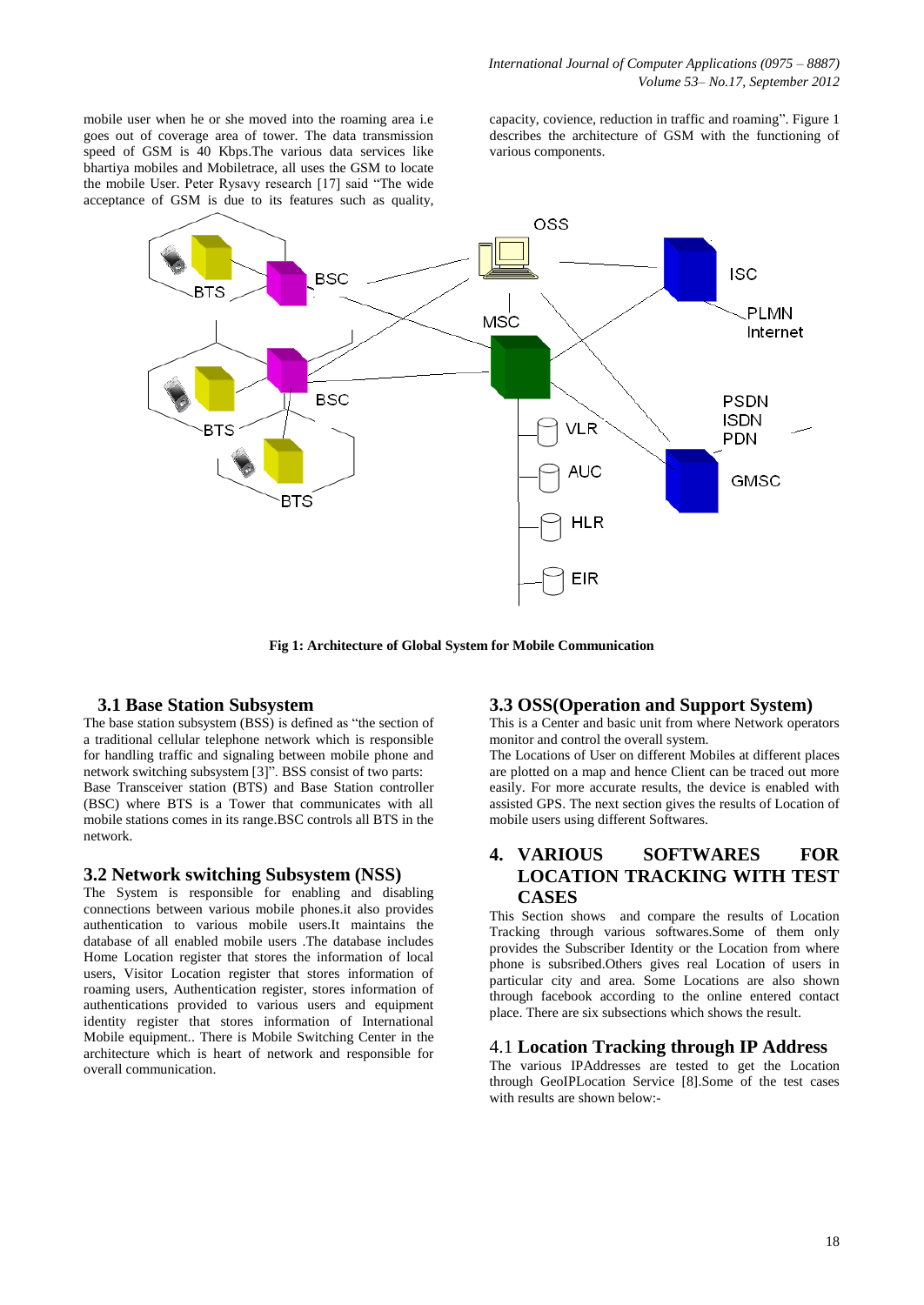

## *Testcase1:IPAddress:116.202.92.248*

**Fig 2: The Location including Longitude, Latitude, name of ISP service provider and city for given IP address. The Location is also shown using Google maps [18].**



*Test Case 2: IP Address: 115.245.255.217*

**Fig 3: The Location including Longitude, Latitude, name of ISP service provider and city for given IP address. The Location is also shown using Google maps [18]**



**Fig 4: The Location including Longitude, Latitude, name of ISP service provider and city for given IP address. The Location is also shown using Google maps [18].**





**Fig 5: The Location including Longitude, Latitude, name of ISP service provider and city for given IP address. The Location is also shown using Google maps [18]**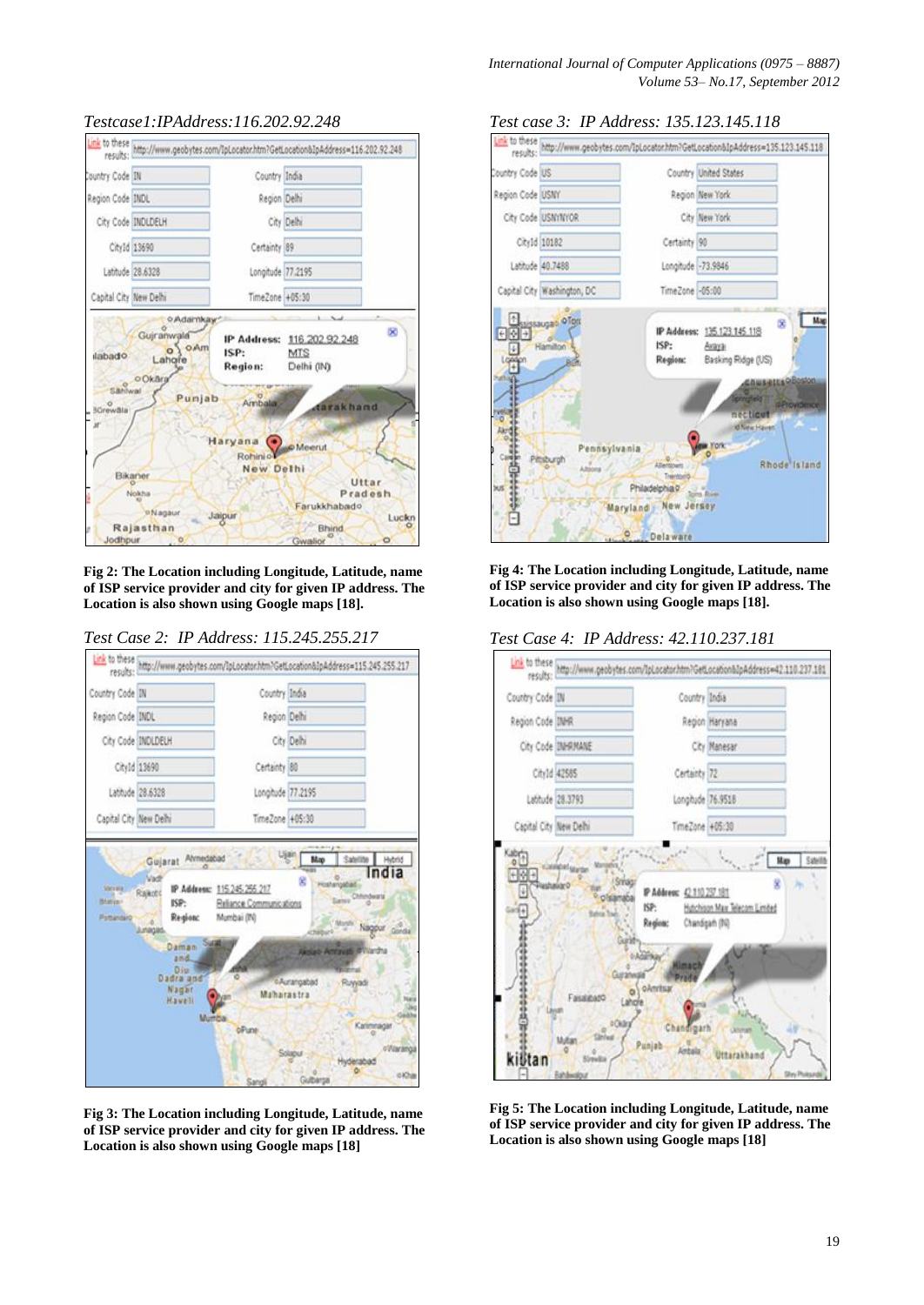## *4.1.1 Limitations*

According to the results of Fig 2-5, it is observed that, the above Software does not provide the real time Location of a person. For example, if in the Morning, a person is in Delhi and in the evening, the same person is in Faridabad. This change over is not shown through this Service. Therefore, other software is tested to get the Location through Mobile Number. The Results are shown is Section 4.2.

# **4.2 Location Tracking through Mobile Number**

The various Mobile numbers are tested to get the Location through Mobile number Tracker [9] using Google Maps [18]. Some of the test cases with results are shown below:-

*Test case 1: Mobile No.: 7428299988*



**Fig 6: showing Operator's name, Network CDMA and Location as Delhi. Location is also shown on using Google maps [18].** 

#### *Test case 2: Mobile No.: 9810144169*



**Fig 7: showing Operator's name, Network GSM and cities. Locations are also shown on using Google maps [18].** 

# *4.2.1 Limitations*

As per results seen in Fig 6-7, it is observed that, the above Software does not provide the real time Location of User. It only shows the Operator, the network and the Location from where the Mobile is subscribed. For example, in fig 7, the location of mobile no. 9810144169 is checked, It shows the Location as a broad area of NCR i.e. Faridabad, Noida, Gurgaon which is not useful. One can't trace a person. Also, if someone mobile is subscribed in Faridabad and now he is in Punjab. This software does not show his Location of Punjab. It only shows faridabad.Therefore, next software is tested to get Location through Facebook.The results are shown in Section 4.3.

## **4.3 Location Tracking through Facebook**

The Locations of some friends are tested through Facebook [10] to get the location. Two Test cases with the Location of two Friends are shown below.

#### *Test case 1: Friend1 in Scuba and Atuba*



**Fig 8: The two Locations of Friend 1 is Cities Atuba and Scuba in New York is shown using Google Maps[18].**

#### *Test case 2: Friend2 in Punchkula*



 **Fig 9: A Location of Friend 2 is City punchkula is shown using Google maps [18].**

### *4.3.1 Limitations*

From fig 8-9, it is observed that the Locations of Friends are provided, but according to the address they had given in their profile. It does not provide the current Location of Friends. For example as in Fig 9, the two Locations of friend 1 are shown as he had entered two addresses in his profile. But real location is not shown.

### **The Summary of achieved Results:-**

The results of above Softwares gives the Location of Stationary User, it is also observed that the current location of friend is not detected. Therefore in section 5, other softwares are tested to get the current location of moving person through SMS.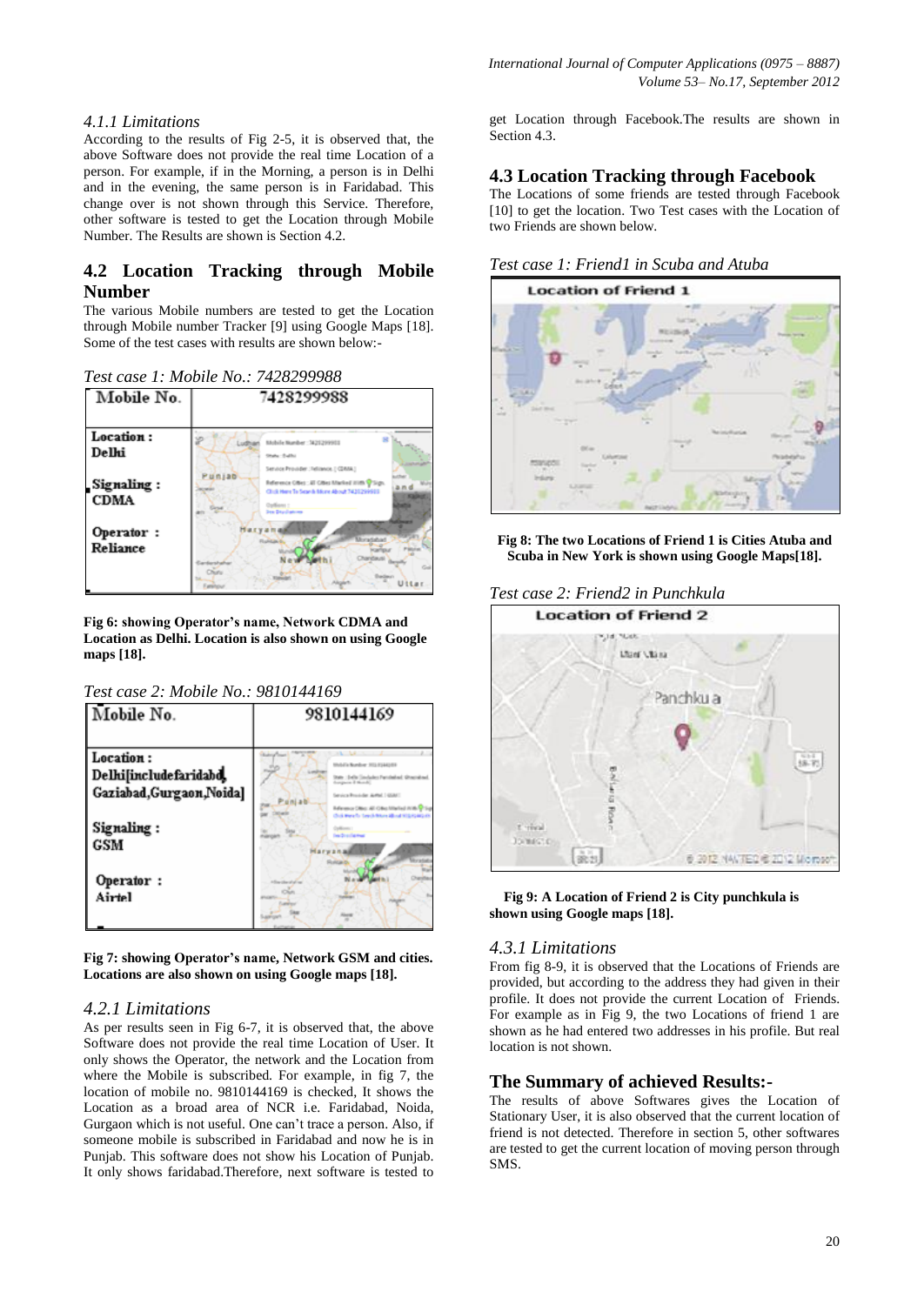## **4.4 Location Tracking through SMS**

This application runs after installed mobile phone for Location detection of moving user.

#### *4.4.1 How it Works*

The SMS Tracker [19] is an application runs on Person Mobile phone to detect the location. The Location is detected after installing an application on Idea Alcatel one touch 918N Mobile with Android 2.3 operating system. When a person

sends or receives messages to and from one another, The location and SMS details of sender and receiver are stored in MySql database of Server through SMS gateway. The Server processed the data and the results are displayed on website and person mobile phone. The architecture of this software is shown in Figure 10.Figure 11 shows the details of incoming and outgoing messages of Mobile users with date and time and an option to check the location of sender and receiver.



**Fig 10: Architeture of SMS Tracker with location**

The details of Location of a person are determined by sending SMS to each other. The Location is displayed on Person's Mobile on which the Software is loaded as well as projected on the Web Server.

| 幕  | <b>Time</b> Date                        | <b>From</b> | T <sub>o</sub> | Body                                                                                                                                                    | Location        |
|----|-----------------------------------------|-------------|----------------|---------------------------------------------------------------------------------------------------------------------------------------------------------|-----------------|
|    | 5:27:01 PM July 13, 2012 ID-Idea        |             | shellu         | Dear Customer your data usage: Cost: Rs.O.OO, Vol: O.145MB, Duration:<br>1.30.36(Hr.Min.Sec), Bal Volume Pk1: 1982.44MB, Validity ends on<br>06.10.2012 | No Location     |
| 2  | 5:26:21 PM July 13, 2012 shellu         |             | 9810802829     | Hello: 1 d                                                                                                                                              | No Location     |
| 3  | 4:20:50 PM July 13, 2012 shelly         |             | Anupma         | VOICE CALL - duration: 00:02:62                                                                                                                         | View Map        |
| 4  | 42122 PM July 13, 2012 ID-Idea          |             | shellu         | Dear Customer your data usage: Cost: Rs.0.00, Vol: 5.231MB, Duration:<br>5.59.50(Hr.Min.Sec), Bal Volume Pk1: 1982.59MB, Validity ends on<br>06.10.2012 | No Location     |
| 5  | 3:17:35 PM July 13, 2012 ID-Idea        |             | shellu         | Dear Customer your data usage: Cost: Rs.0.00, Vol: 5.231MB, Duration:<br>5.59.50(Hr.Min.Sec), Bal Volume Pk1: 1982.59MB, Validity ends on<br>06.10.2012 | View Map        |
| 6  | 9:26:16 AM July 13, 2012 shellu         |             | <b>Binu</b>    | Hello                                                                                                                                                   | No Location     |
| 7  | 9:21:32 AM July 13, 2012 Hubi           |             | shellu         | hi                                                                                                                                                      | View Map        |
| 8  | 9:17:22 AM July 13, 2012 ID-Idea        |             | shellu         | Dear Customer your data usage: Cost: Rs.0.00, Vol: 1.240MB, Duration:<br>5.59.53(Hr.Min.Sec), Bal Volume Pk1: 1987.82MB, Validity ends on<br>06.10.2012 | View Map        |
| 9  | 9:14:58 AM July 13, 2012 shellu         |             | Hubi           | Hello                                                                                                                                                   | View Map        |
| 10 | 9:56:40 AM July 12, 2012 Hubi           |             | chellu         | hi                                                                                                                                                      | <b>View Map</b> |
| 11 | 3:22:25 AM July 13, 2012 ID-Idea        |             | shellu         | Dear Customer your data usage: Cost: Rs.O.OO, Vol: O.148MB, Duration:<br>1.24.34(Hr.Min.Sec), Bal Volume Pk1: 1989.06MB, Validity ends on<br>06.10.2012 | No Location     |
| 12 | 1:42:45 AM July 13, 2012 AD-650044      |             | shellu         | Khaas Offer! Recharge karein Rs111 se aur paayein poore 222 Local aur STD<br>minutes. Pack validity 15 din.                                             | No Location     |
| 13 | 10:25:31 PM July 12, 2012 +911409805392 |             | shellu         | VOICE CALL - duration: 00:00:18                                                                                                                         | View Map        |

 **Fig 11: Results of incoming and out going messages including date, time and an option to see location [19]**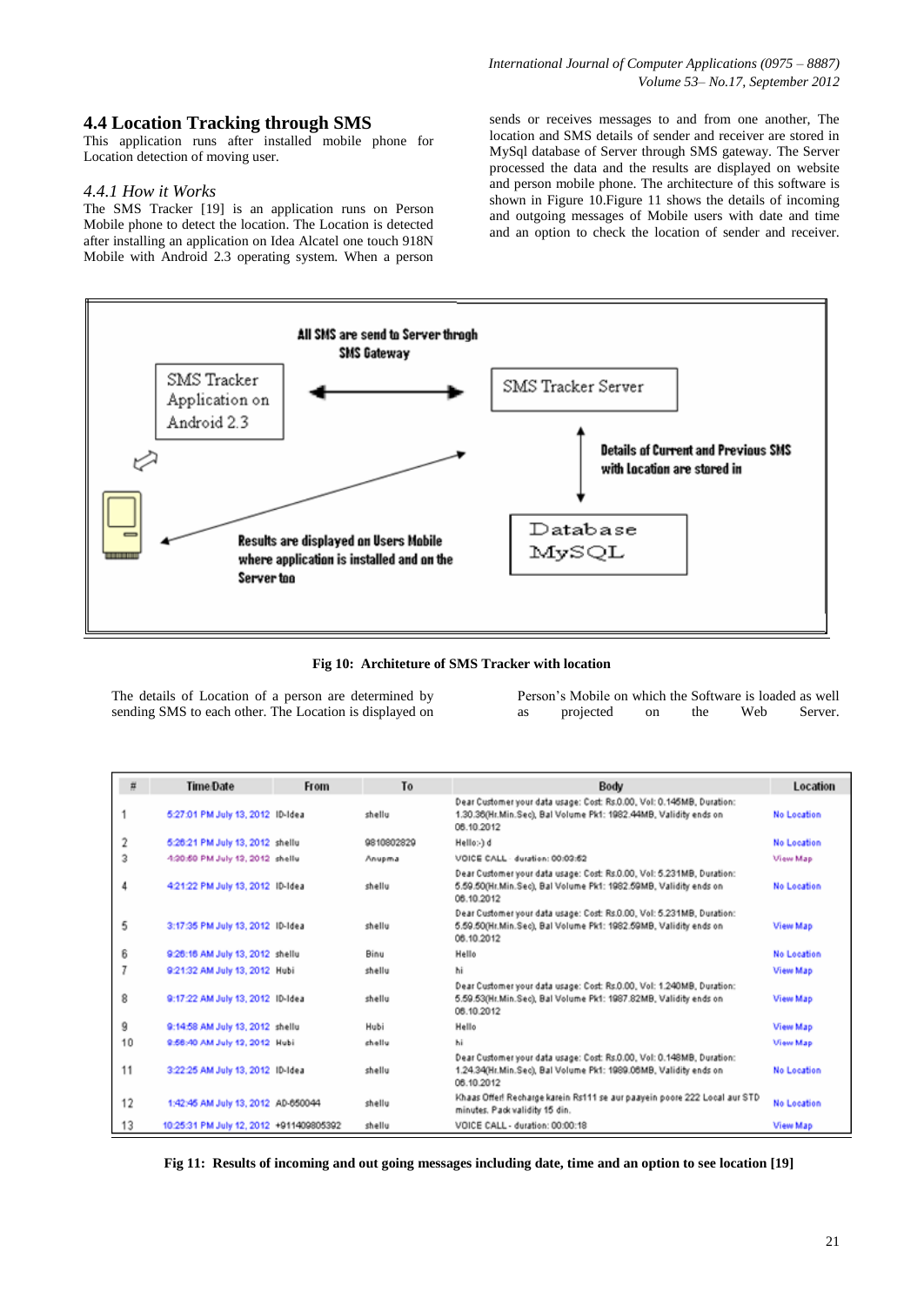After clicking on the view map option of above results, the Location is detected including Latitude, Latitude, timestamp and a Google Map[18] showing current Location of sender and receiver. The details of few of them are shown in Figures 12-17.

*Test case1: Mobile No.: 9818856542* The results of this mobile no. are shown in Fig 12 & Fig 13

|            | <b>Location Details</b>  |
|------------|--------------------------|
| Mobile     | 9818856542               |
| Time Stamp | 4:30:59 p.m july 13,2012 |
| Duration   | 00:03:52                 |
| Latitude   | 28.451757                |
| Longitude  | 77.284645                |
| Accuracy   | 1362 meters              |

**Fig 12: Details of Mobile no. 9818856542 with Longitude, Latitude and accuracy limits.**



**Fig 13: User with Mobile no. 9818856542 is present in Sector 21D is shown using Google maps [18].**

*Test case 2: Mobile No.: 9999378844* The results of this mobile no. is shown in Fig 14 & Fig 15

| Mobile     | 9999378844               |
|------------|--------------------------|
|            |                          |
| Time Stamp | 7:04:03 p.m july 12,2012 |
|            |                          |
| Duration   | 00:00:56                 |
|            |                          |
| Latitude   | 28.431684                |
|            |                          |
| Longitude  | 77.294586                |
|            |                          |
| ccuracy    | 36 meters                |

**Fig 14: Details of Mobile no. 9999378844 with Longitude, Latitude and accuracy limits.**



**Fig 15: User with Mobile no. 9999378844 is present in Sector 32 is shown using Google Maps [18].**

 *Test case 3: Mobile No.: 8800182889* The results of this mobile no. is shown in Fig 16 & Fig 17

| <b>Location Details</b> |                          |  |
|-------------------------|--------------------------|--|
| Mobile                  | 8800182889               |  |
| Time Stamp              | 4:30:59 p.m july 13,2012 |  |
| Duration                | 00:00:11                 |  |
| Latitude                | 28.416183                |  |
| Longitude               | 77.324673                |  |
| Accuracy                | 36 meters                |  |

**Fig 16: Details of Mobile no. 8800182889 with Longitude, Latitude and accuracy limits.**



**Fig 17: User with Mobile no. 8800182889 is present in Sector 21C is shown using Google Maps [18].**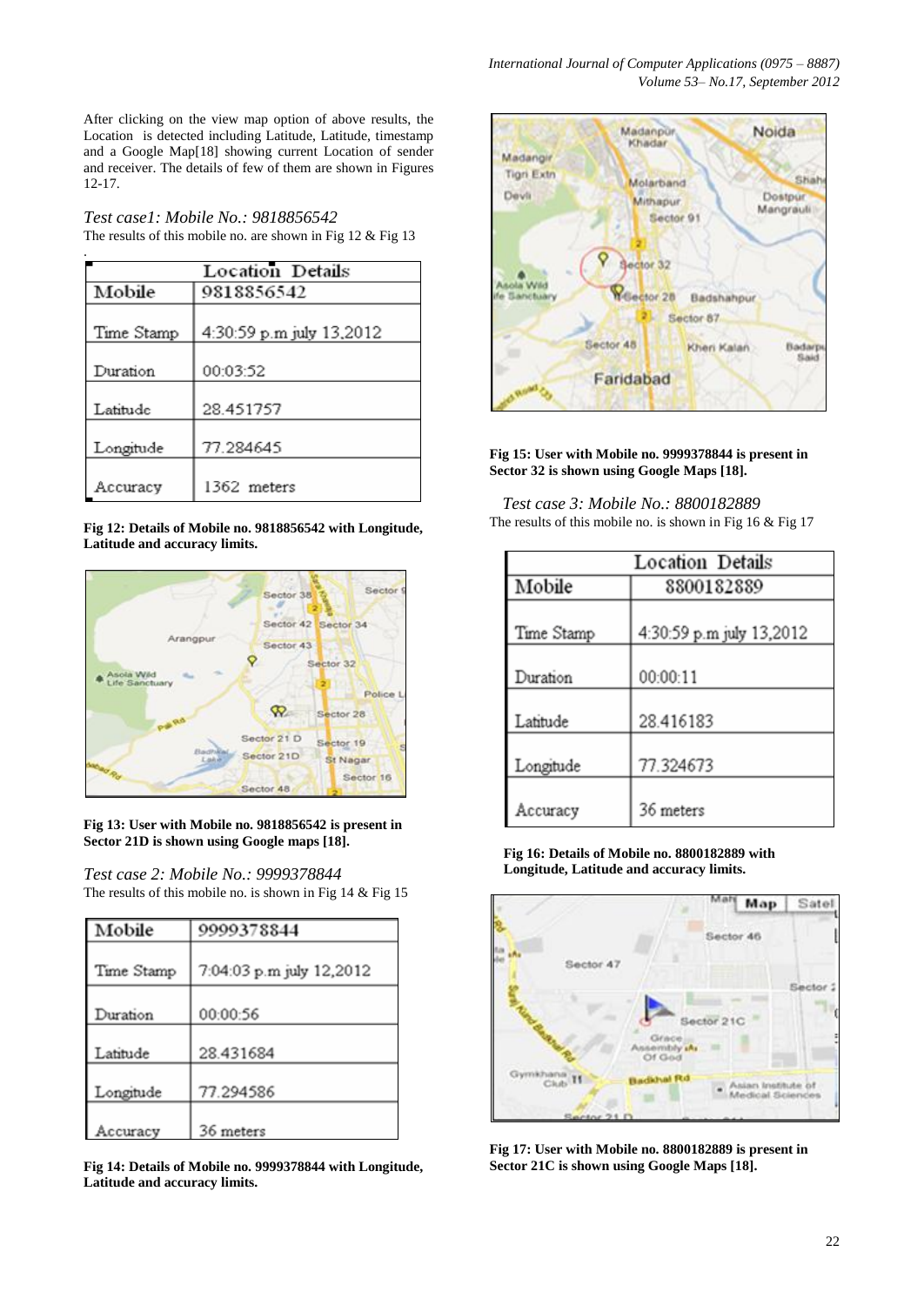# *4.4.2 Limitations*

As per the above results, this software provides a real time location of a mobile user. For example, if in morning a person is in Delhi and in evening, he is in Faridabad. The map shows the changeover from Delhi to Faridabad. But it has a limitation that it cannot display the nearby precise location for example, if a person lives a society of Sector 21C, it shows Sector 21C but does not show that Society.

# **4.5 Location Tracking through Google Latitude**

Google latitude [6] is defined as a "Location aware mobile application developed by Google as a successor to its earlier SMS based service Dodge ball". This Software is tested with various Mobile users for Location detection. The Software is loaded on Idea Alcatel one touch 918N, version 6573.The software works with android 2.3 operating system loaded on mobile. This Software also gives the output of some queries like "show me the area where I am on the map", "show me the area where is my friend at this time". Google use their own Location databases for Localization [15]. In order to get the Location of user, Location Manager must be acquired from the system. Then a new Location Listener [14] object is assigned for each Mobile User. After that with request-Location updates the device begins to locate the position.The Code to get the Location of user is shown below.



#### **Fig 18: Location Listener and Location Provider in Android Operating system [14]**

The Software is tested with various users having Idea Alcatel one touch 918N Mobile. Few of them are shown. Here testing is shown with three persons i.e. Person A, B and C. Figure 19 shows Person A in Sector 45, Person B in sector 21C, and Person C in Sector 19, at their home Locations in morning. Figure 20, shows three of them in university in afternoon, it shows three of them in Sector 43 as university is Located in Sector 43.These results are summarized in Table 1.



**Fig 19: Real time location of a Person A, B and C at their home places with Google Latitude [6] using Idea Alcatel one touch 918N Mobile.**



**Fig 20: Real time location of Person A, B and C at same university in Sector 43 with Google Latitude [6] using Idea Alcatel one touch 918N Mobile.**

From fig 19 & 20, the results are described in table 1.

| <b>Name</b> | Day $1$ (in<br>(morning at<br>home places) | Day 1 in<br>(afternoon<br>in university) |
|-------------|--------------------------------------------|------------------------------------------|
| Person A    | Sector 45                                  | Sector 43                                |
| Person B    | Sector 21C                                 | Sector 43                                |
| Person C    | Sector 19                                  | Sector 43                                |

**Table 1: Result of Person A, Person B and person C on day1 in morning and afternoon**.